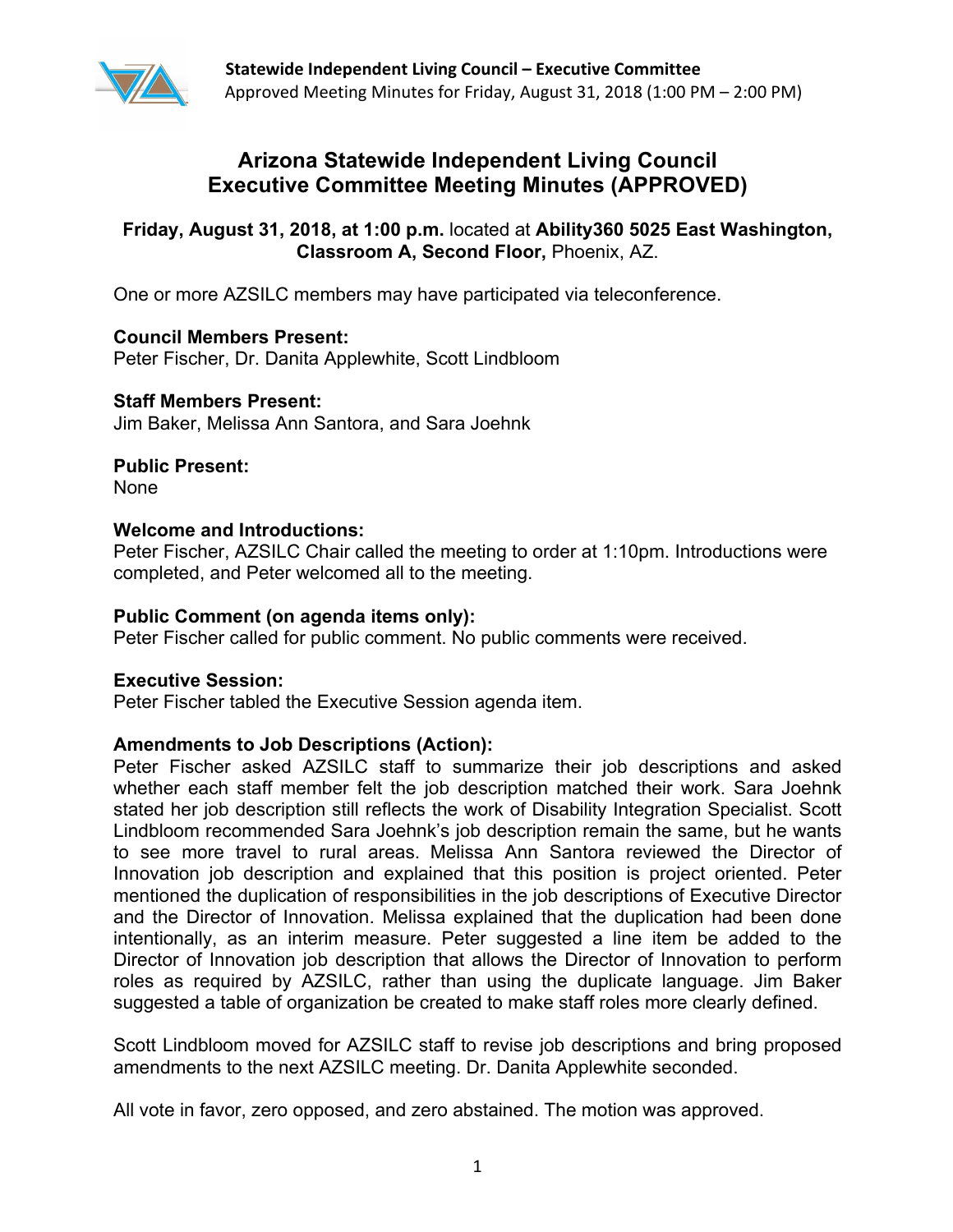

## **Nominations Committee – nominations for open positions (Action):**

Jim Baker has met with the Governor's Office of Boards and Commissions. They are aware of, and intend to have the appointments made before our upcoming full Council meeting, scheduled for September 17, 2018. Currently three members are overdue for reappointment. Jim explained that there is a difference between Federal and State interpretations regarding service while appointment is pending, and that there is an exception made for pending reappointments for those who have not exceeded their total term limits. None of the AZSILC members awaiting reappointment have exceeded their total term limits. Dr. Danita Applewhite indicated that Bobbi Stevens has relocated and withdrew her application to serve on AZSILC. Melissa Ann Santora informed the Executive Committee that in 2016, Scott Lindbloom was appointed Vice-Treasurer and Pete Weaver as Secretary. Jim Baker suggested that the Nominating Committee confirms member Offices, and conducts an election for any open positions at the next AZSILC meeting.

Dr. Danita Applewhite moved that the nominations for AZSILC Officers occur prior to the next full Council meeting, so that elections may be held. Scott Lindbloom seconded the motion. All vote in favor, zero opposed, and zero abstained. The motion was approved.

#### **Announcements:**

Dr. Danita Applewhite asked for a moment to show our respect for the late Senator John McCain for his lifelong service to the Country, the State of Arizona, and the disability community.

Jim Baker read a prepared statement to the Executive Committee of his resignation from AZSILC, effective September 13, 2018.

Dr. Danita Applewhite announced that she is taping a podcast on Sunday, September 2 on the topic, "Why some people with disabilities will not ask for help."

Peter Fischer announced which AZSILC Council members and staff would be attending the Association of Programs for Rural Independent Living (APRIL) Conference in October 2018. There were five AZSILC Council members who showed interest in attending this year. The Council members will be Peter Fischer and Randy Russell. The staff attending will be Melissa Ann Santora and Sara Joehnk. AZSILC will also provide funding for five youth to attend the conference. Peter indicated that AZSILC members and youth will give a ten-to-fifteen-minute presentation about what they learned by participating in the APRIL Conference, at the first AZSILC meeting, that follows the conference.

#### **Call to the Public:**

Peter Fischer called for public comment. No public comments were received.

## **Adjourn:**